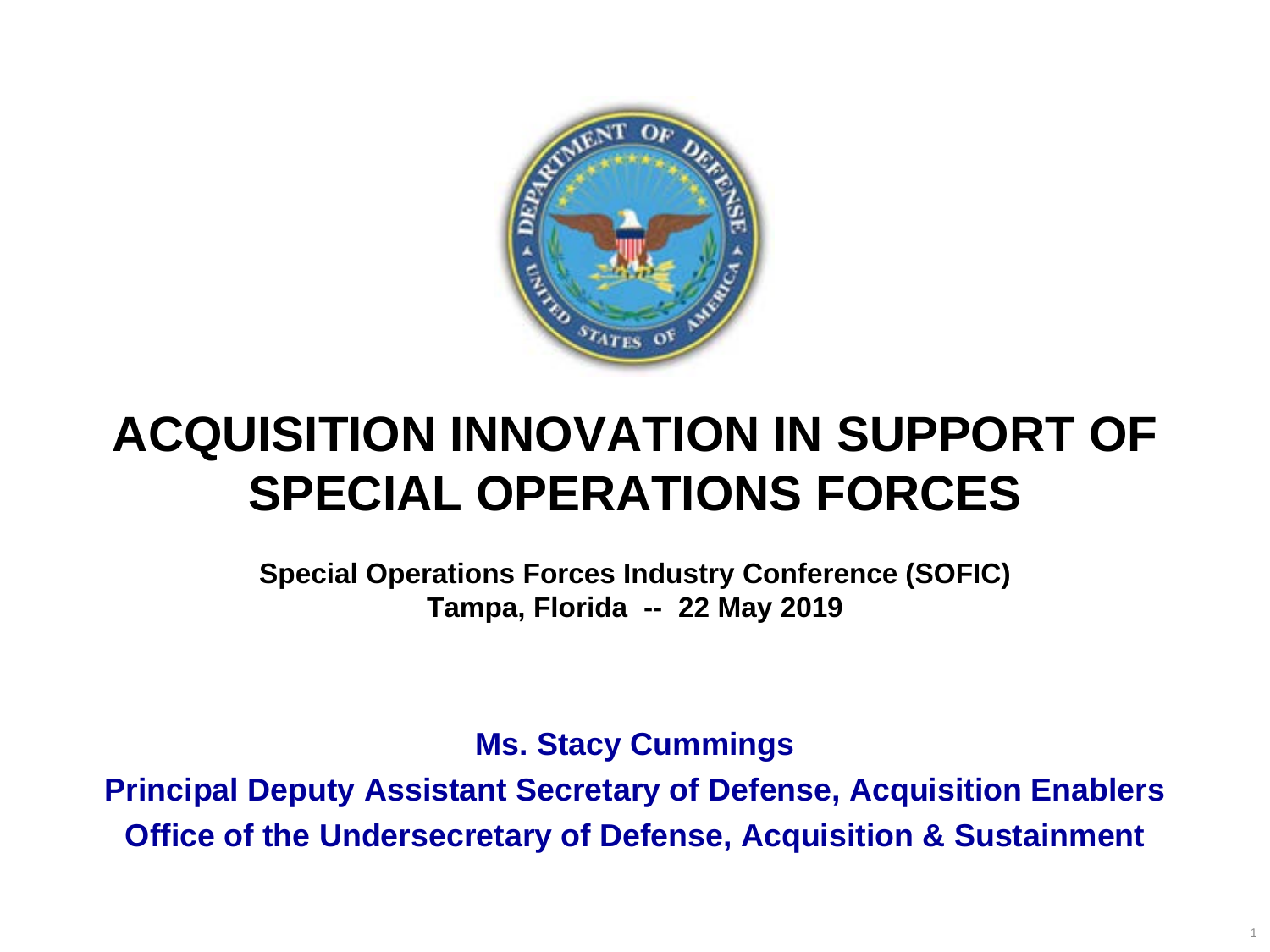

## **National Defense Strategy**

- **Lethality – Build a More Lethal Force**
- **Alliances/Partnerships – Strengthen Alliances andAttract New Partners**
- **Business Reform –**

**Reform the Department for Greater Performance and Affordability**



The United States of America

Sharpening the American Military's Competitive Edge

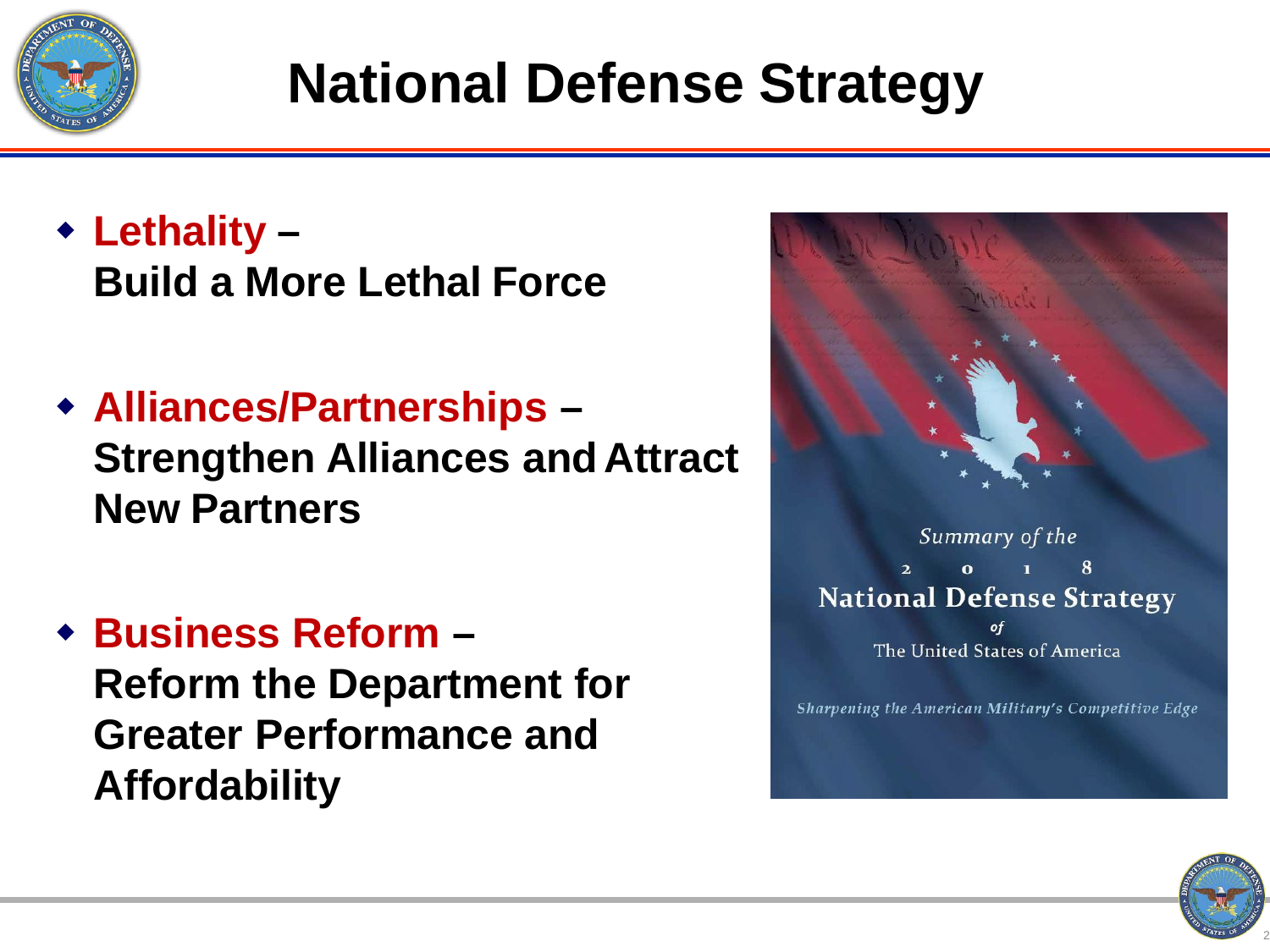

## **A&S Philosophy**

**Mission: The Office of the Under Secretary of Defense for Acquisition and Sustainment provides policy and governance, for the Department of Defense and the national security innovation base, that enables the delivery and sustainment of critical capabilities to the U.S. Service Members and allies.**



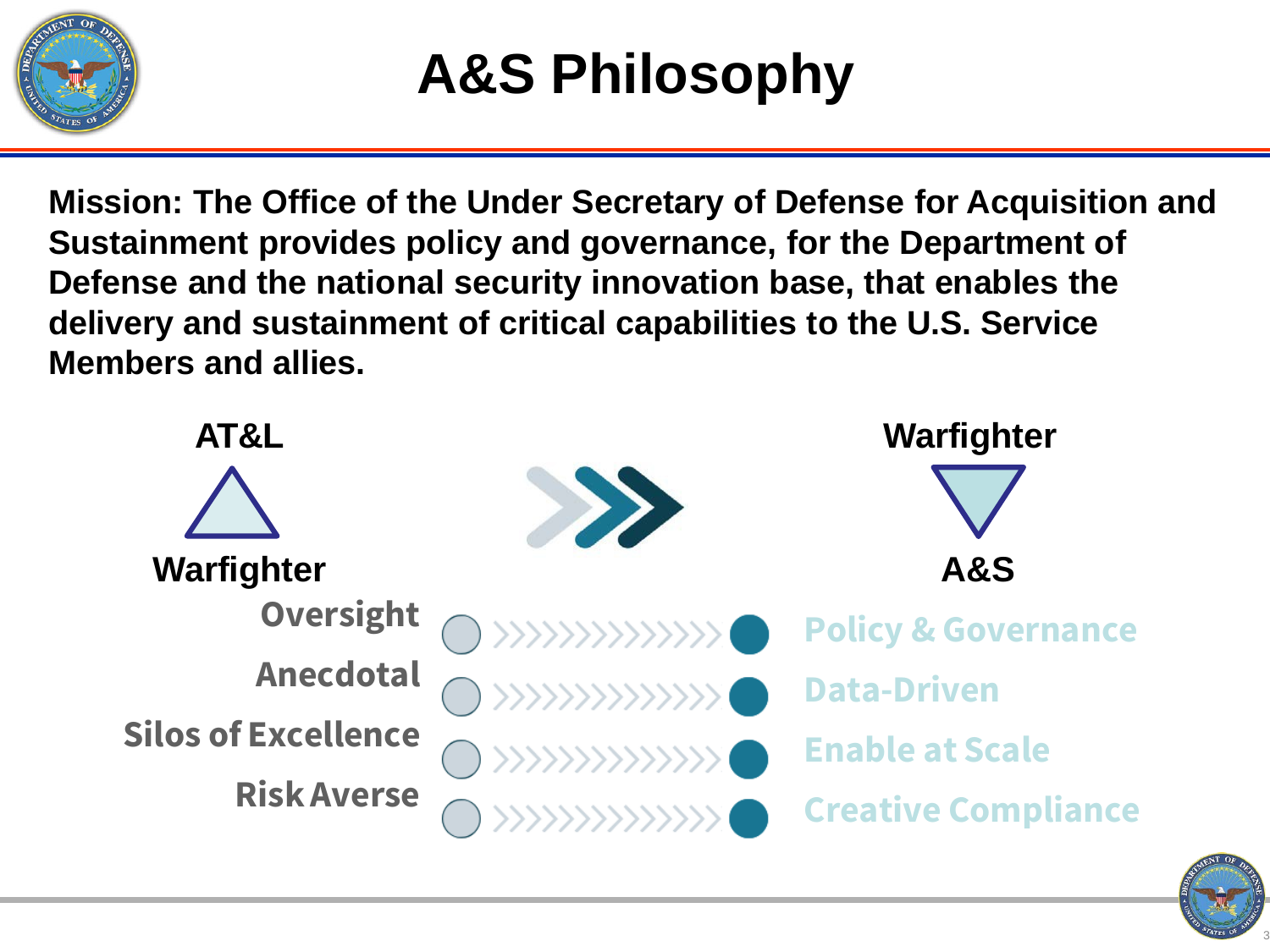

**Problem: DoD acquisition is known for being expensive (with excessive cost overruns), slow (many years from R&D until capability is provided to the warfighter), and burdensome (over-regulation of the Services and industry).**

**DoD acquisition reform is being implemented within four broad categories:**

- **1. Restructuring Acquisition Policy and Governance**
- **2. Contracting at the Speed of Relevance**
- **3. Strengthening and Securing the Defense Industrial Base**
- **4. Effective Training of the Acquisition Workforce**

**Successful implementation of these acquisition reform efforts will reduce timelines, lower costs, and improve quality while rapidly introducing new technology to enhance capability for our warfighters.**

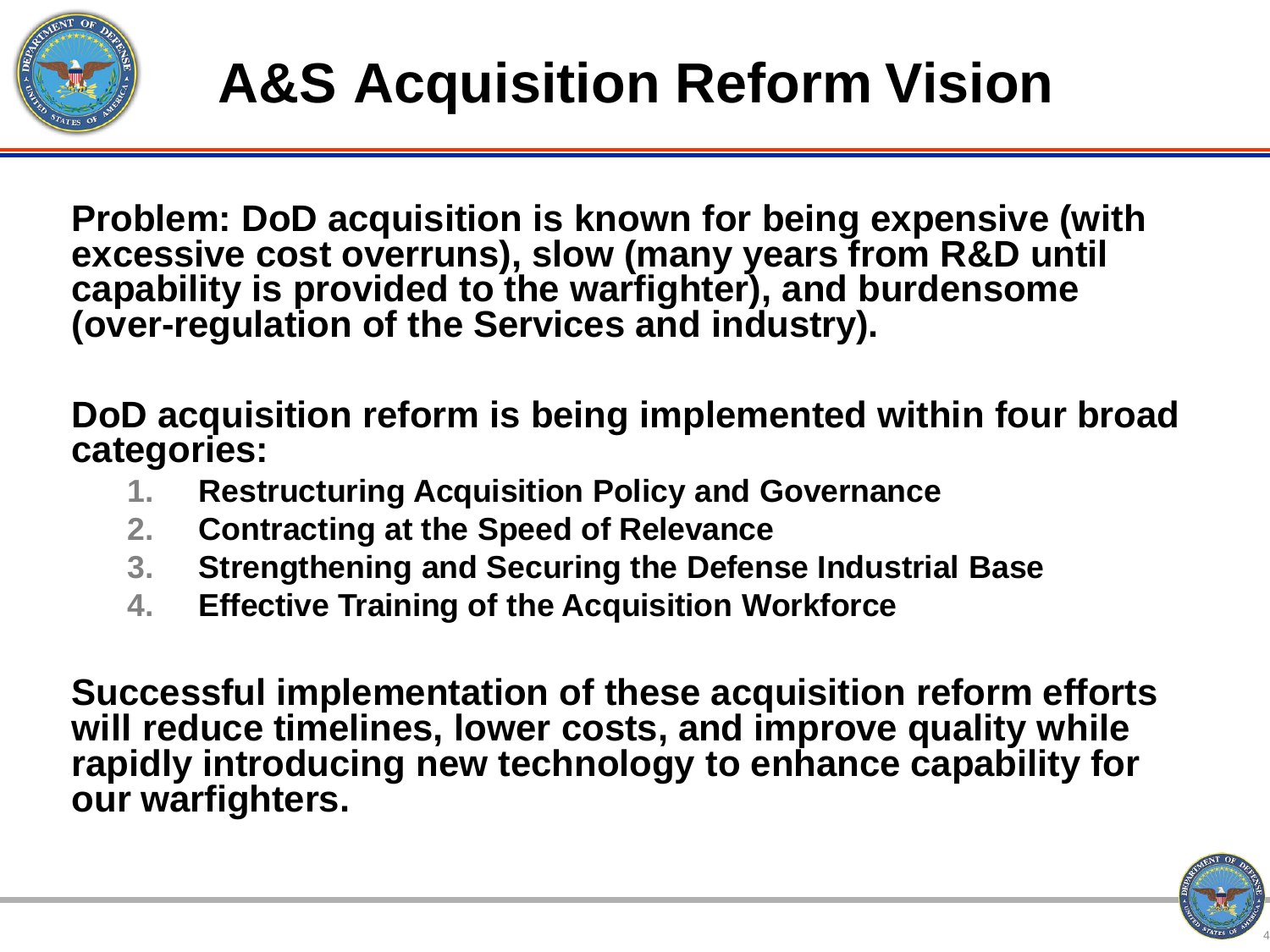

### **Acquisition and Sustainment Reform Priorities**

- **Pilots to revise software development, acquisition, and sustainment**
- **Expansion or implementation of acquisition workforce initiatives**
- **Expansion of several Office of the Under Secretary of Defense for Acquisition and Sustainment missions**
- **Expansion of pilot efforts to streamline contracting in the DoD**
- **Offensive and defensive cybersecurity measures for the Defense Industrial Base, weapons systems, and critical infrastructure**
- **Acceleration of Defense Acquisition University transformation curriculum overhaul**
- **Development of a mission engineering capacity for defense acquisition**
- **Streamlining the DoD Directive 5000.01 "The Defense Acquisition System"**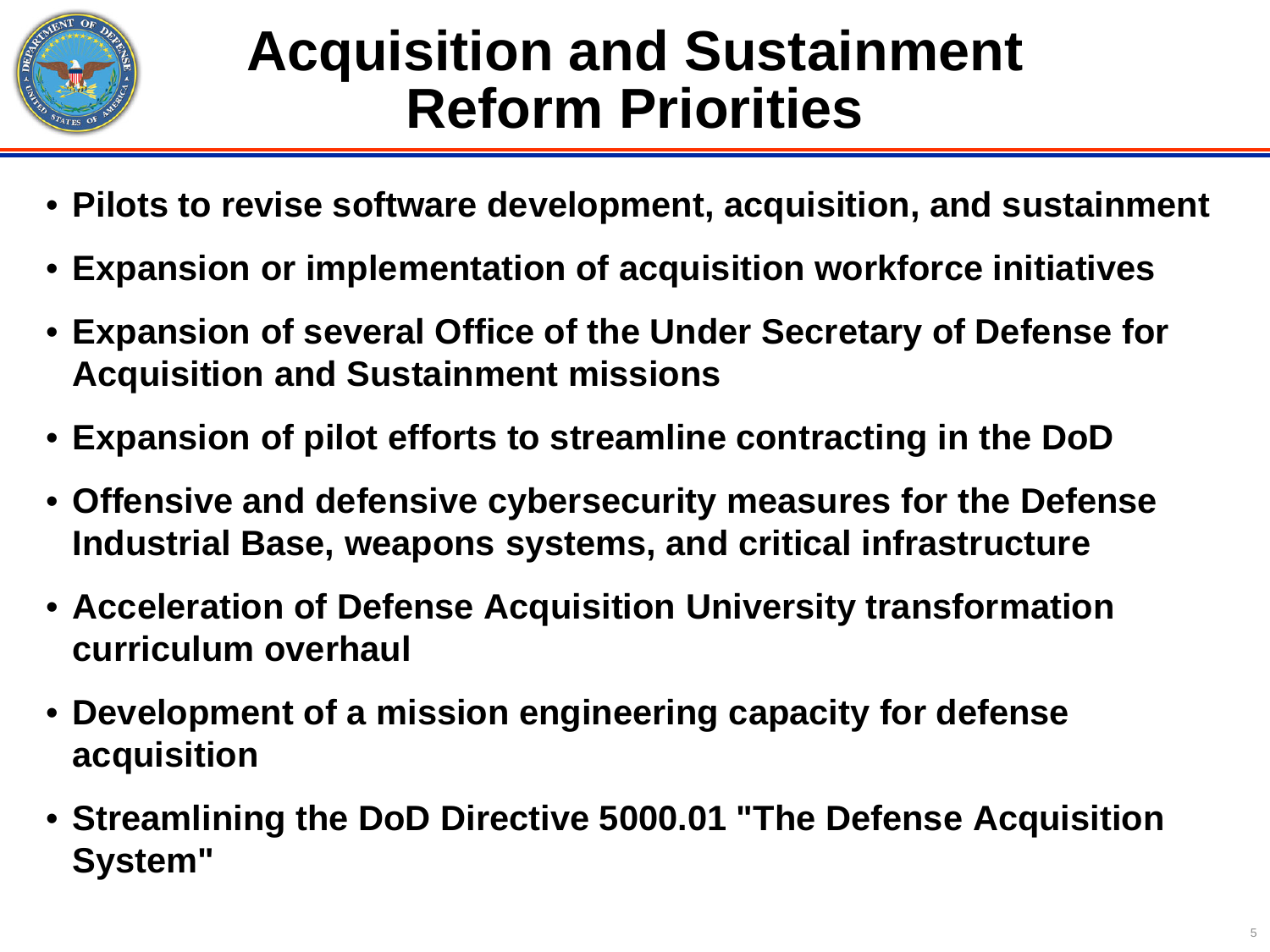

## **Adaptive Acquisition Framework**



**There are Many Pathways to Acquire and Deliver Capabilities** <sup>6</sup>